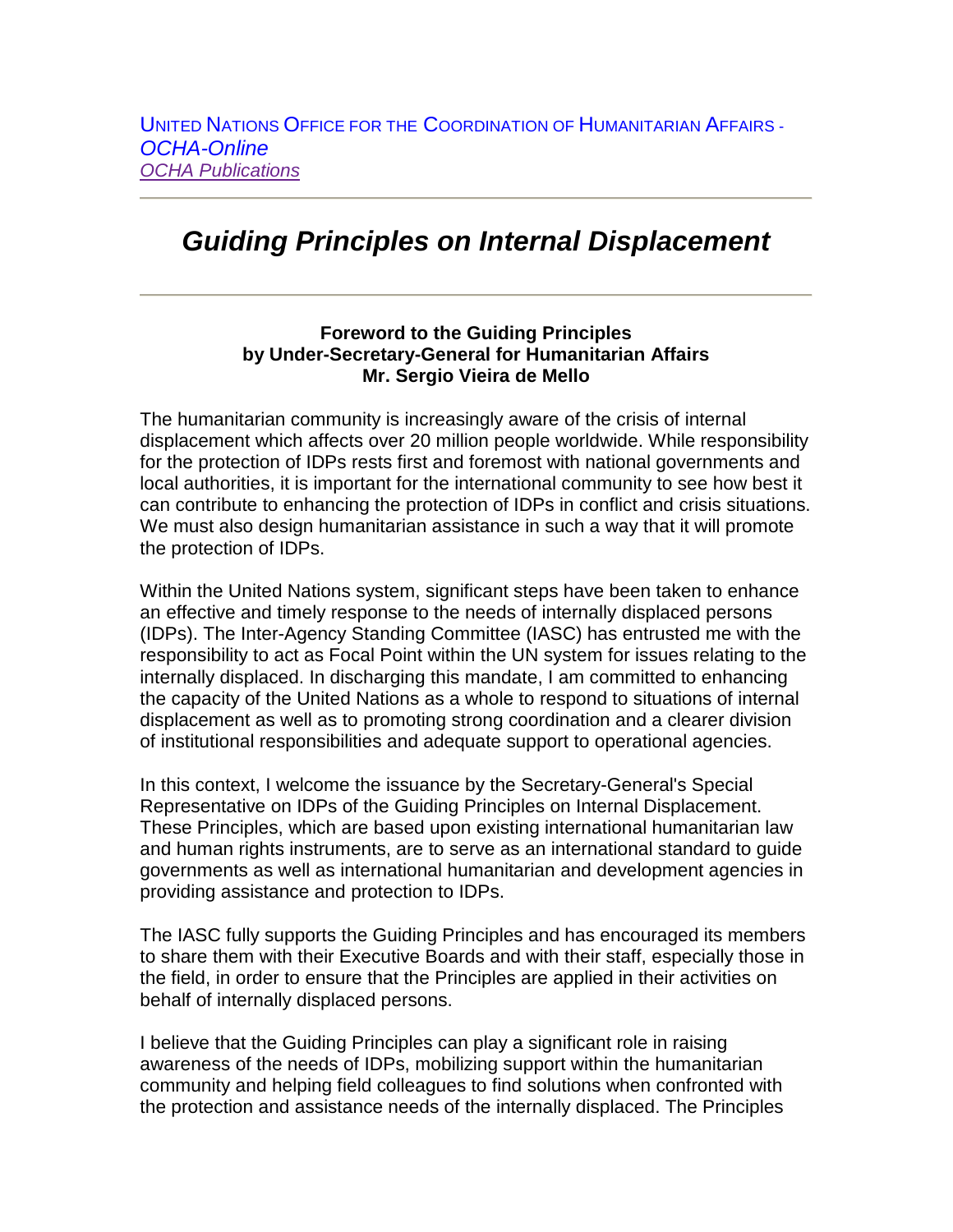will also assist governments in providing for the security and well-being of their displaced populations.

I hope that each of you will work to ensure the widest possible dissemination and application of the Guiding Principles, in order to achieve the much needed improvement in the status and treatment of internally displaced persons.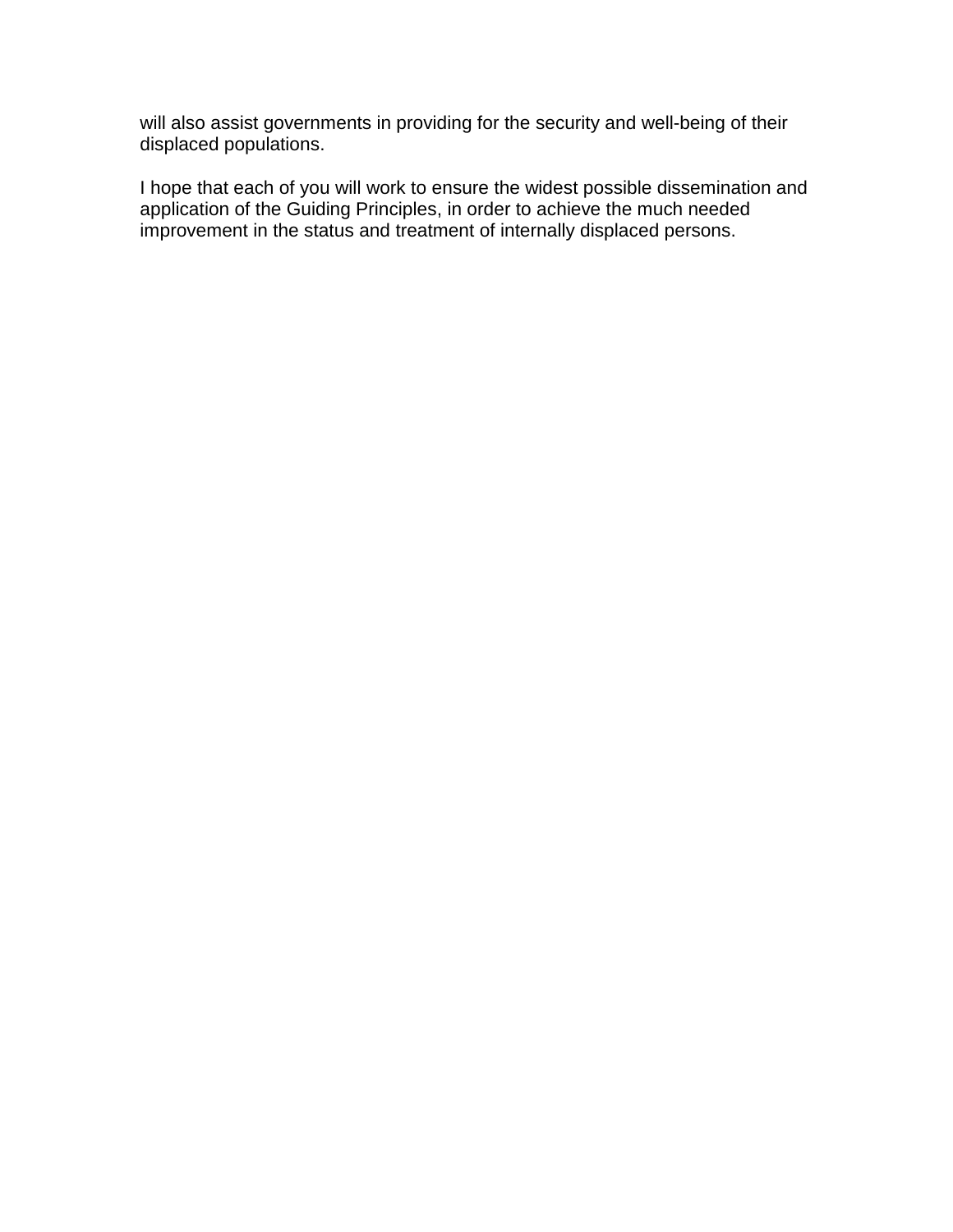#### **Introductory Note by the Representative of the Secretary-General on Internally Displaced Persons Mr. Francis M. Deng**

The international community is confronted with the monumental task of ensuring protection for persons forcibly uprooted from their homes by violent conflicts, gross violations of human rights and other traumatic events, but who remain within the borders of their own countries. Nearly always they suffer from severe deprivation, hardship and discrimination. It is to meet this challenge that the Guiding Principles on Internal Displacement were developed.

The Principles identify the rights and guarantees relevant to the protection of the internally displaced in all phases of displacement. They provide protection against arbitrary displacement, offer a basis for protection and assistance during displacement, and set forth guarantees for safe return, resettlement and reintegration. Although they do not constitute a binding instrument, these Principles reflect and are consistent with international human rights and humanitarian law and analogous refugee law.

The Principles were developed over several years pursuant to the mandate given to me in 1992 by the Commission on Human Rights and reinforced by subsequent resolutions of both the Commission and the General Assembly. Initially I was asked to study the causes and consequences of internal displacement, the status of the internally displaced in international law, the extent to which their needs are being addressed under current institutional arrangements, and ways to improve protection and assistance for them.

Accordingly, developing needed legal and institutional frameworks for the internally displaced and undertaking country missions to engage Governments and others in a dialogue on their behalf have been the main activities of my mandate. In collaboration with a team of international legal experts, I examined the extent to which internally displaced persons receive adequate coverage under international law and produced a "Compilation and Analysis of Legal Norms" (E/CN.4/1996/52/Add.2). The study found that while existing law provides substantial coverage for the internally displaced, there are significant areas in which it fails to provide an adequate basis for their protection and assistance. Subsequently, the Commission and the General Assembly requested me to prepare an appropriate normative framework for the internally displaced. This led to the drafting of the Guiding Principles which both restate existing norms and seek to clarify grey areas and fill in the gaps.

After I presented the Guiding Principles to the Commission in 1998, the Commission adopted a resolution taking note of the Guiding Principles and of my stated intention as the Representative of the Secretary-General to use them in my ongoing dialogue with Governments and all those whose mandates and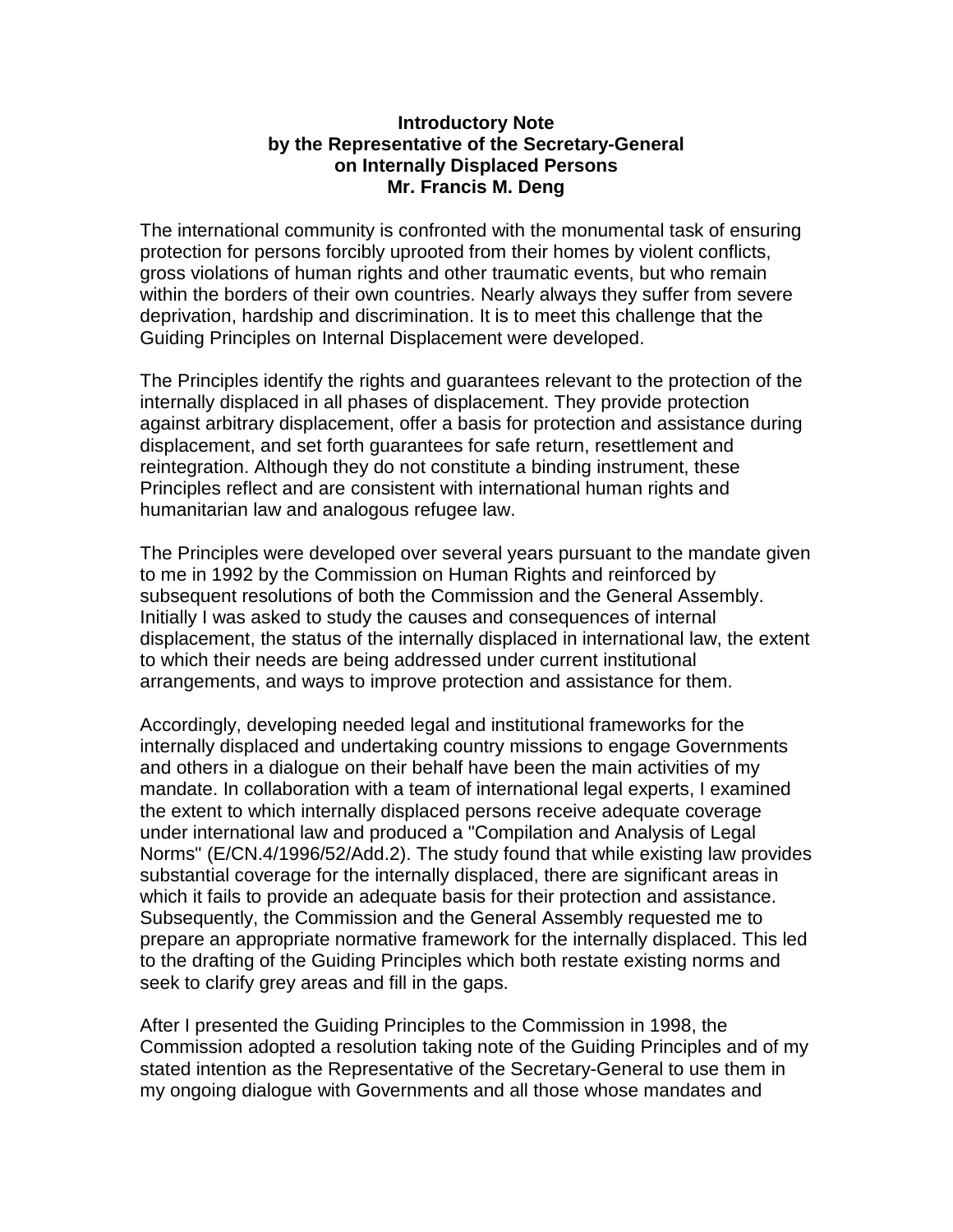activities relate to the needs of the internally displaced. The Commission also took note of the decision of the Inter-Agency Standing Committee, which had welcomed the Principles and encouraged its members to share them with their Executive Boards and staff, especially in the field, and to apply them in their activities on behalf of the internally displaced.

The Guiding Principles should provide valuable practical guidance to Governments, other competent authorities, intergovernmental organizations and NGOs in their work with internally displaced persons. It is my hope that they will be widely circulated and given practical application in the field.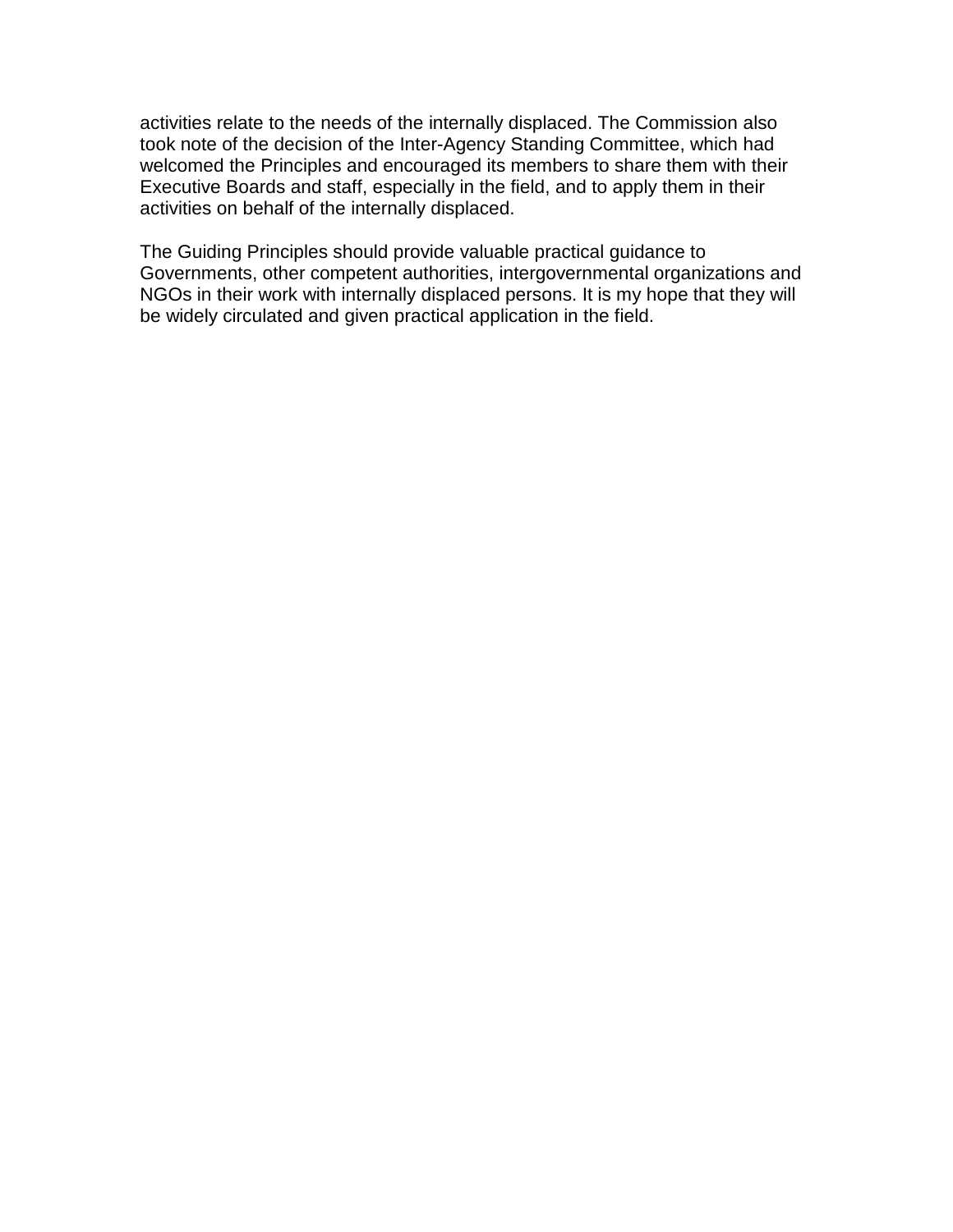# **Guiding Principles on Internal Displacement**

#### **Introduction - Scope and Purpose**

1. These Guiding Principles address the specific needs of internally displaced persons worldwide. They identify rights and guarantees relevant to the protection of persons from forced displacement and to their protection and assistance during displacement as well as during return or resettlement and reintegration.

2. For the purposes of these Principles, internally displaced persons are persons or groups of persons who have been forced or obliged to flee or to leave their homes or places of habitual residence, in particular as a result of or in order to avoid the effects of armed conflict, situations of generalized violence, violations of human rights or natural or human-made disasters, and who have not crossed an internationally recognized State border.

3. These Principles reflect and are consistent with international human rights law and international humanitarian law. They provide guidance to:

(a) The Representative of the Secretary-General on internally displaced persons in carrying out his mandate;

(b) States when faced with the phenomenon of internal displacement;

(c) All other authorities, groups and persons in their relations with internally displaced persons; and

(d) Intergovernmental and non-governmental organizations when addressing internal displacement.

4. These Guiding Principles should be disseminated and applied as widely as possible.

#### **Section I. General Principles**

#### **Principle 1**

1. Internally displaced persons shall enjoy, in full equality, the same rights and freedoms under international and domestic law as do other persons in their country. They shall not be discriminated against in the enjoyment of any rights and freedoms on the ground that they are internally displaced.

2. These Principles are without prejudice to individual criminal responsibility under international law, in particular relating to genocide, crimes against humanity and war crimes.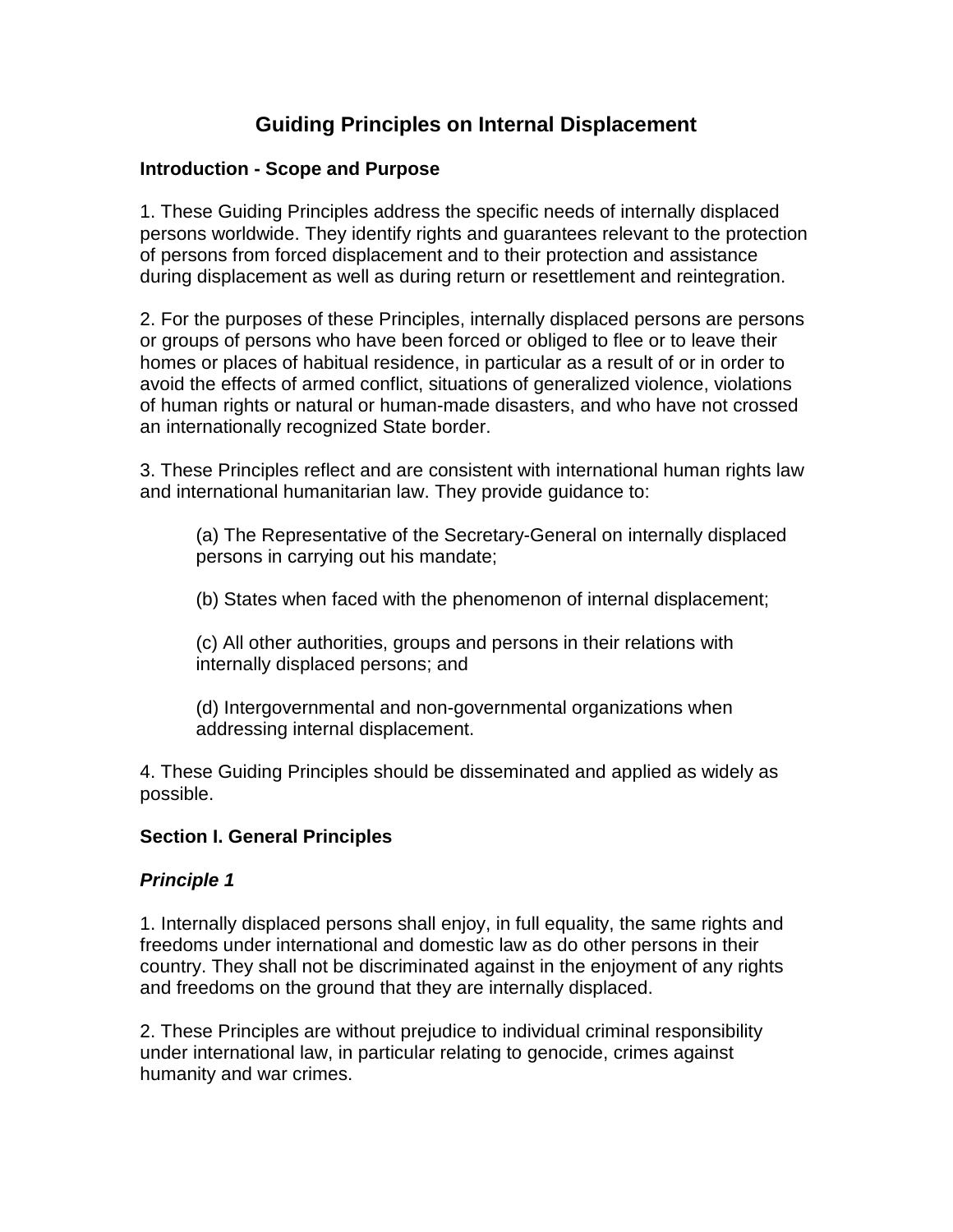## **Principle 2**

1. These Principles shall be observed by all authorities, groups and persons irrespective of their legal status and applied without any adverse distinction. The observance of these Principles shall not affect the legal status of any authorities, groups or persons involved.

2. These Principles shall not be interpreted as restricting, modifying or impairing the provisions of any international human rights or international humanitarian law instrument or rights granted to persons under domestic law. In particular, these Principles are without prejudice to the right to seek and enjoy asylum in other countries.

# **Principle 3**

1. National authorities have the primary duty and responsibility to provide protection and humanitarian assistance to internally displaced persons within their jurisdiction.

2. Internally displaced persons have the right to request and to receive protection and humanitarian assistance from these authorities. They shall not be persecuted or punished for making such a request.

## **Principle 4**

1. These Principles shall be applied without discrimination of any kind, such as race, colour, sex, language, religion or belief, political or other opinion, national, ethnic or social origin, legal or social status, age, disability, property, birth, or on any other similar criteria.

2. Certain internally displaced persons, such as children, especially unaccompanied minors, expectant mothers, mothers with young children, female heads of household, persons with disabilities and elderly persons, shall be entitled to protection and assistance required by their condition and to treatment which takes into account their special needs.

## **Section II. Principles Relating to Protection From Displacement**

## **Principle 5**

All authorities and international actors shall respect and ensure respect for their obligations under international law, including human rights and humanitarian law, in all circumstances, so as to prevent and avoid conditions that might lead to displacement of persons.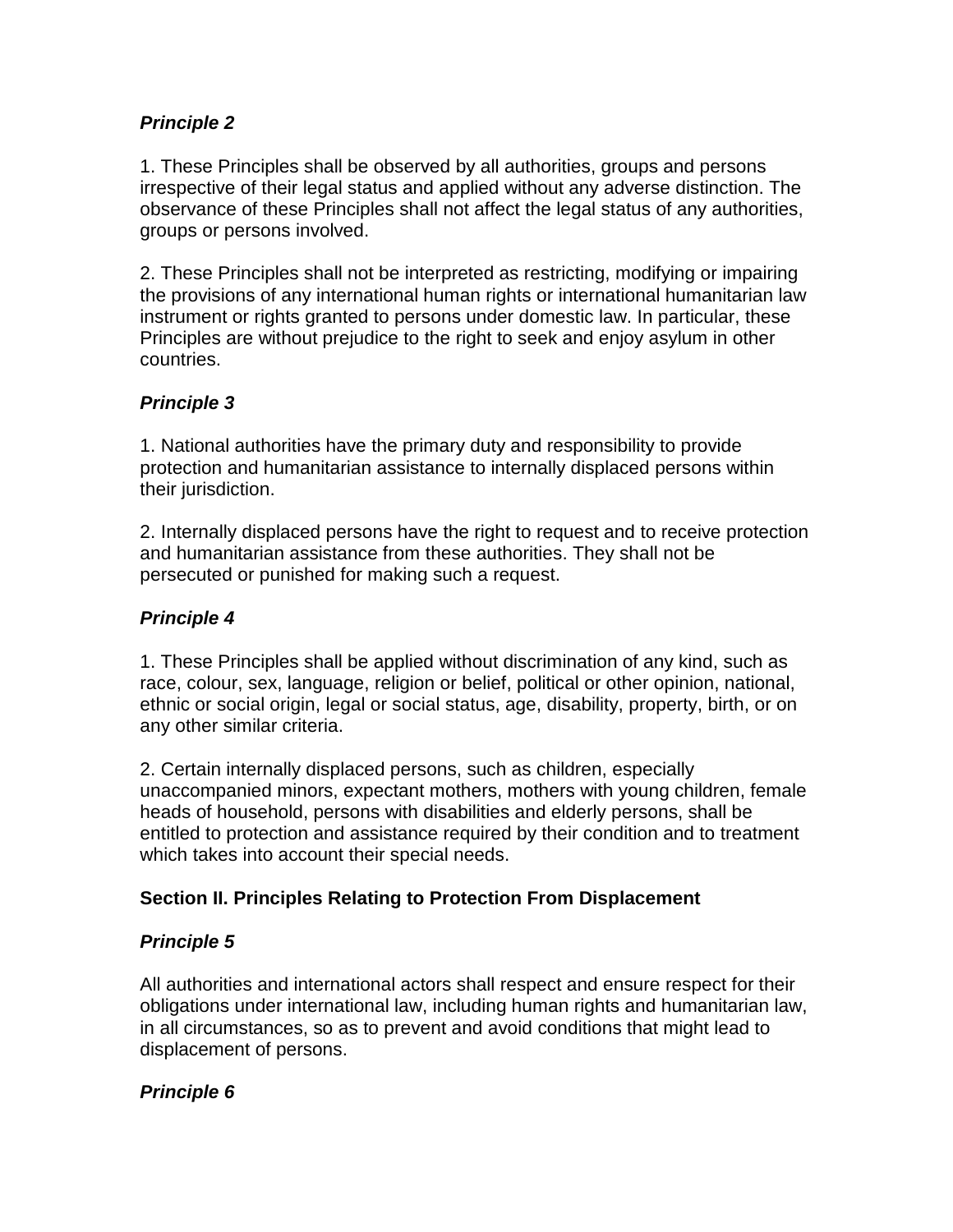1. Every human being shall have the right to be protected against being arbitrarily displaced from his or her home or place of habitual residence.

2. The prohibition of arbitrary displacement includes displacement:

(a) When it is based on policies of apartheid, "ethnic cleansing" or similar practices aimed at/or resulting in altering the ethnic, religious or racial composition of the affected population;

(b) In situations of armed conflict, unless the security of the civilians involved or imperative military reasons so demand;

(c) In cases of large-scale development projects, which are not justified by compelling and overriding public interests;

(d) In cases of disasters, unless the safety and health of those affected requires their evacuation; and

(e) When it is used as a collective punishment.

3. Displacement shall last no longer than required by the circumstances.

## **Principle 7**

1. Prior to any decision requiring the displacement of persons, the authorities concerned shall ensure that all feasible alternatives are explored in order to avoid displacement altogether. Where no alternatives exist, all measures shall be taken to minimize displacement and its adverse effects.

2. The authorities undertaking such displacement shall ensure, to the greatest practicable extent, that proper accommodation is provided to the displaced persons, that such displacements are effected in satisfactory conditions of safety, nutrition, health and hygiene, and that members of the same family are not separated.

3. If displacement occurs in situations other than during the emergency stages of armed conflicts and disasters, the following guarantees shall be complied with:

(a) A specific decision shall be taken by a State authority empowered by law to order such measures;

(b) Adequate measures shall be taken to guarantee to those to be displaced full information on the reasons and procedures for their displacement and, where applicable, on compensation and relocation;

(c) The free and informed consent of those to be displaced shall be sought;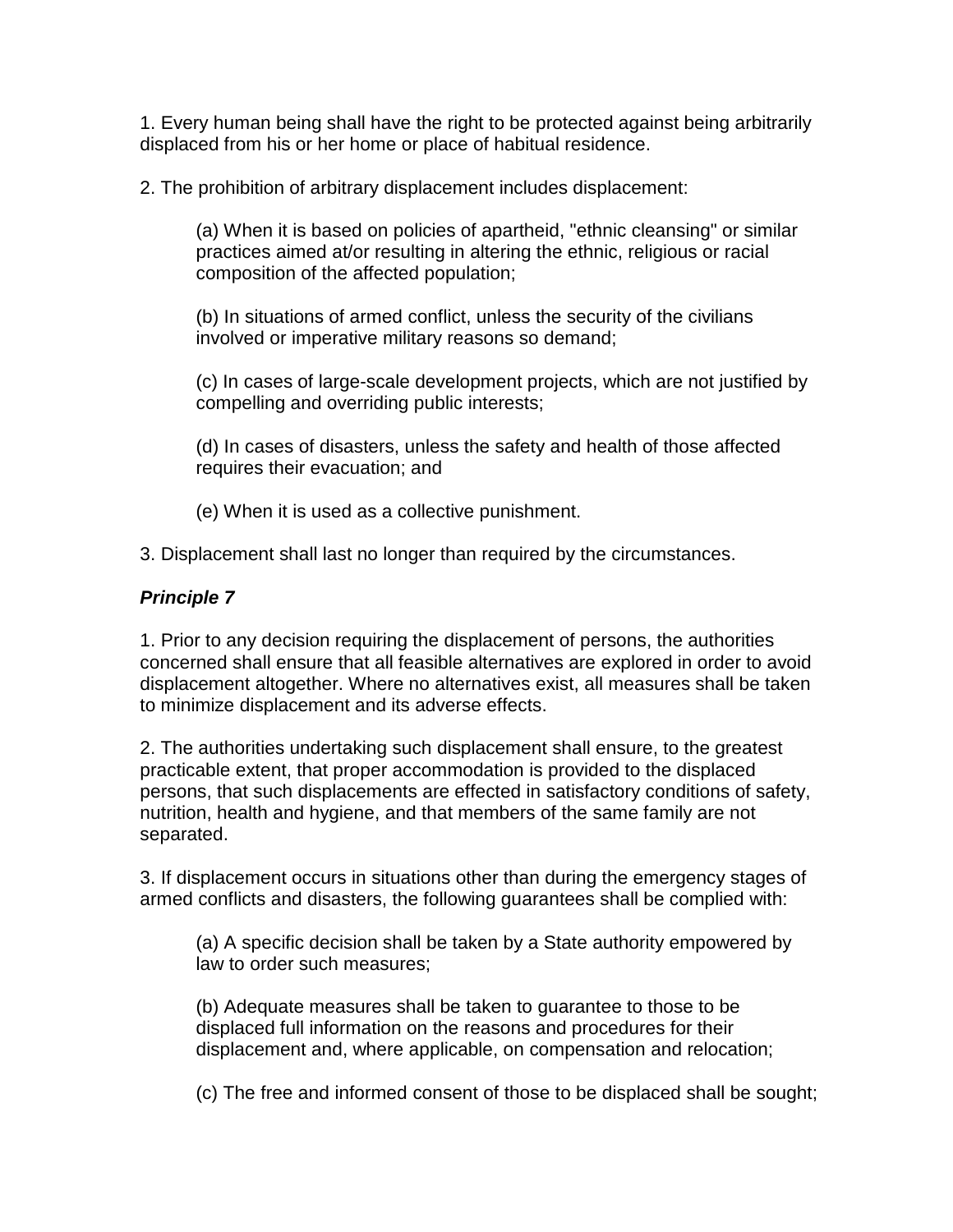(d) The authorities concerned shall endeavour to involve those affected, particularly women, in the planning and management of their relocation;

(e) Law enforcement measures, where required, shall be carried out by competent legal authorities; and

(f) The right to an effective remedy, including the review of such decisions by appropriate judicial authorities, shall be respected.

## **Principle 8**

Displacement shall not be carried out in a manner that violates the rights to life, dignity, liberty and security of those affected.

## **Principle 9**

States are under a particular obligation to protect against the displacement of indigenous peoples, minorities, peasants, pastoralists and other groups with a special dependency on and attachment to their lands.

## **Section III. Principles Relating to Protection During Displacement**

## **Principle 10**

1. Every human being has the inherent right to life which shall be protected by law. No one shall be arbitrarily deprived of his or her life. Internally displaced persons shall be protected in particular against:

- (a) Genocide;
- (b) Murder;
- (c) Summary or arbitrary executions; and

(d) Enforced disappearances, including abduction or unacknowledged detention, threatening or resulting in death.

Threats and incitement to commit any of the foregoing acts shall be prohibited.

2. Attacks or other acts of violence against internally displaced persons who do not or no longer participate in hostilities are prohibited in all circumstances. Internally displaced persons shall be protected, in particular, against:

(a) Direct or indiscriminate attacks or other acts of violence, including the creation of areas wherein attacks on civilians are permitted;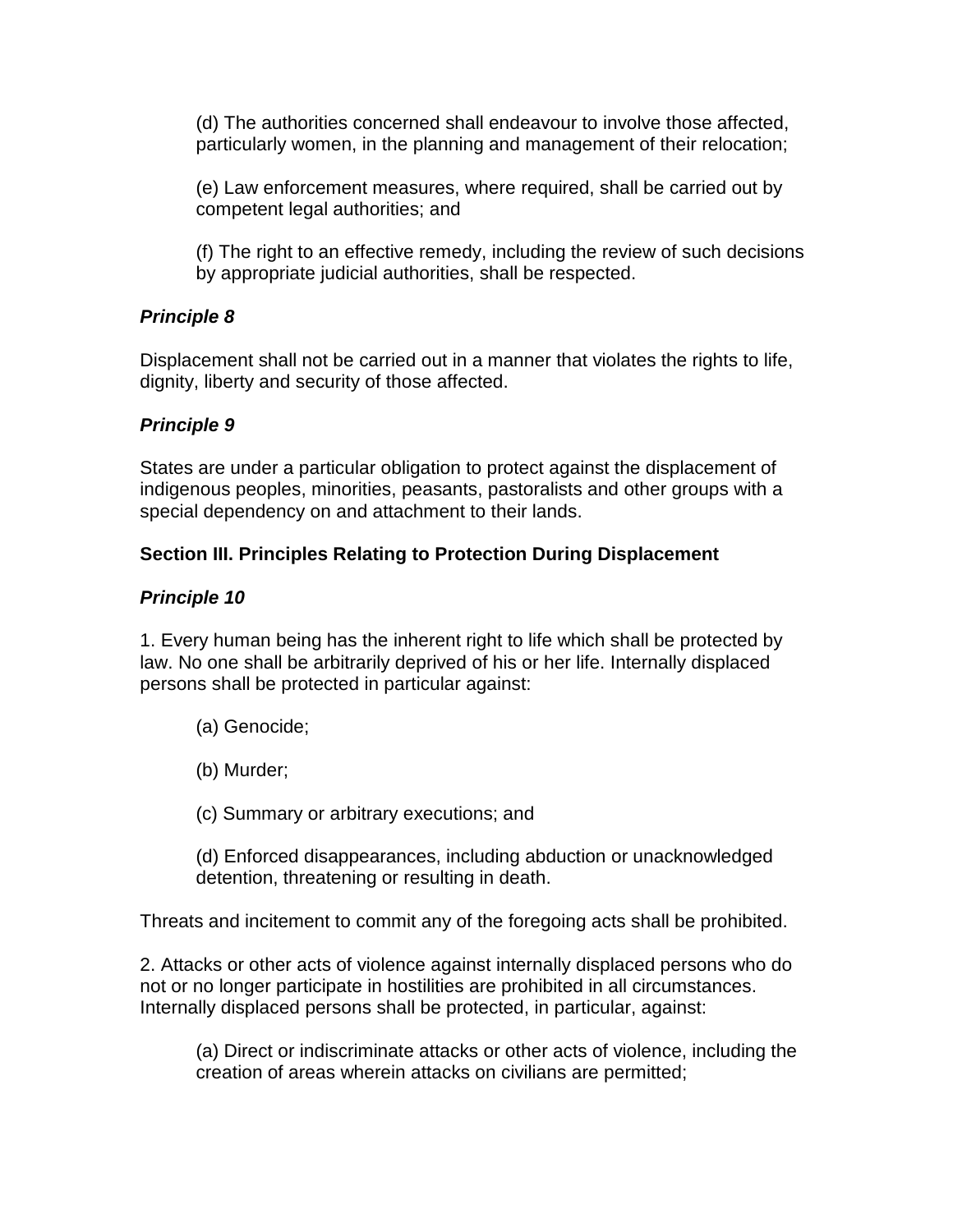(b) Starvation as a method of combat;

(c) Their use to shield military objectives from attack or to shield, favour or impede military operations;

(d) Attacks against their camps or settlements; and

(e) The use of anti-personnel landmines.

# **Principle 11**

1. Every human being has the right to dignity and physical, mental and moral integrity.

2. Internally displaced persons, whether or not their liberty has been restricted, shall be protected in particular against:

(a) Rape, mutilation, torture, cruel, inhuman or degrading treatment or punishment, and other outrages upon personal dignity, such as acts of gender-specific violence, forced prostitution and any form of indecent assault;

(b) Slavery or any contemporary form of slavery, such as sale into marriage, sexual exploitation, or forced labour of children; and

(c) Acts of violence intended to spread terror among internally displaced persons.

Threats and incitement to commit any of the foregoing acts shall be prohibited.

# **Principle 12**

1. Every human being has the right to liberty and security of person. No one shall be subjected to arbitrary arrest or detention.

2. To give effect to this right for internally displaced persons, they shall not be interned in or confined to a camp. If in exceptional circumstances such internment or confinement is absolutely necessary, it shall not last longer than required by the circumstances.

3. Internally displaced persons shall be protected from discriminatory arrest and detention as a result of their displacement.

4. In no case shall internally displaced persons be taken hostage.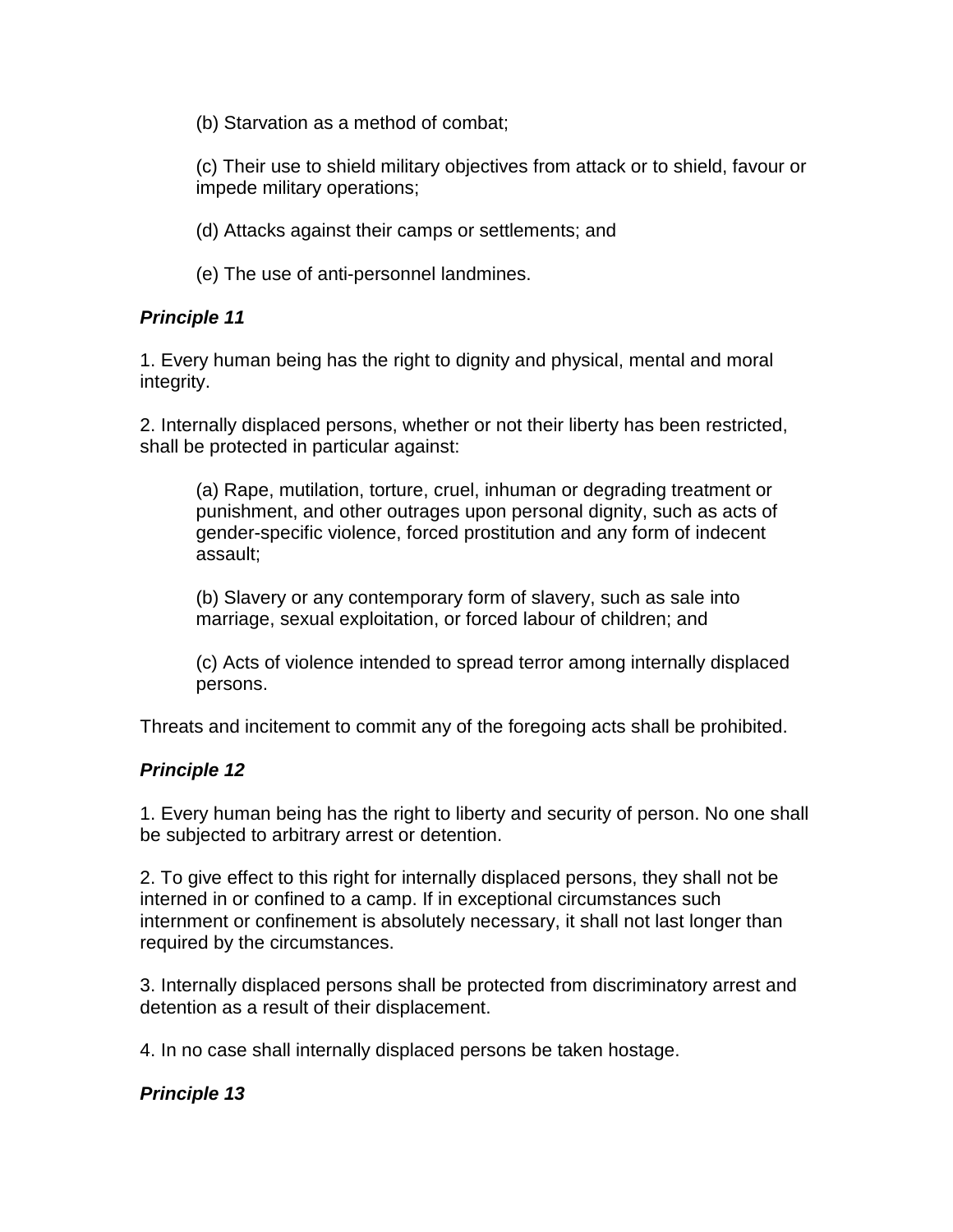1. In no circumstances shall displaced children be recruited nor be required or permitted to take part in hostilities.

2. Internally displaced persons shall be protected against discriminatory practices of recruitment into any armed forces or groups as a result of their displacement. In particular any cruel, inhuman or degrading practices that compel compliance or punish non-compliance with recruitment are prohibited in all circumstances.

#### **Principle 14**

1. Every internally displaced person has the right to liberty of movement and freedom to choose his or her residence.

2. In particular, internally displaced persons have the right to move freely in and out of camps or other settlements.

#### **Principle 15**

Internally displaced persons have:

- (a) The right to seek safety in another part of the country;
- (b) The right to leave their country;
- (c) The right to seek asylum in another country; and

(d) The right to be protected against forcible return to or resettlement in any place where their life, safety, liberty and/or health would be at risk.

## **Principle 16**

1. All internally displaced persons have the right to know the fate and whereabouts of missing relatives.

2. The authorities concerned shall endeavour to establish the fate and whereabouts of internally displaced persons reported missing, and cooperate with relevant international organizations engaged in this task. They shall inform the next of kin on the progress of the investigation and notify them of any result.

3. The authorities concerned shall endeavour to collect and identify the mortal remains of those deceased, prevent their despoliation or mutilation, and facilitate the return of those remains to the next of kin or dispose of them respectfully.

4. Grave sites of internally displaced persons should be protected and respected in all circumstances. Internally displaced persons should have the right of access to the grave sites of their deceased relatives.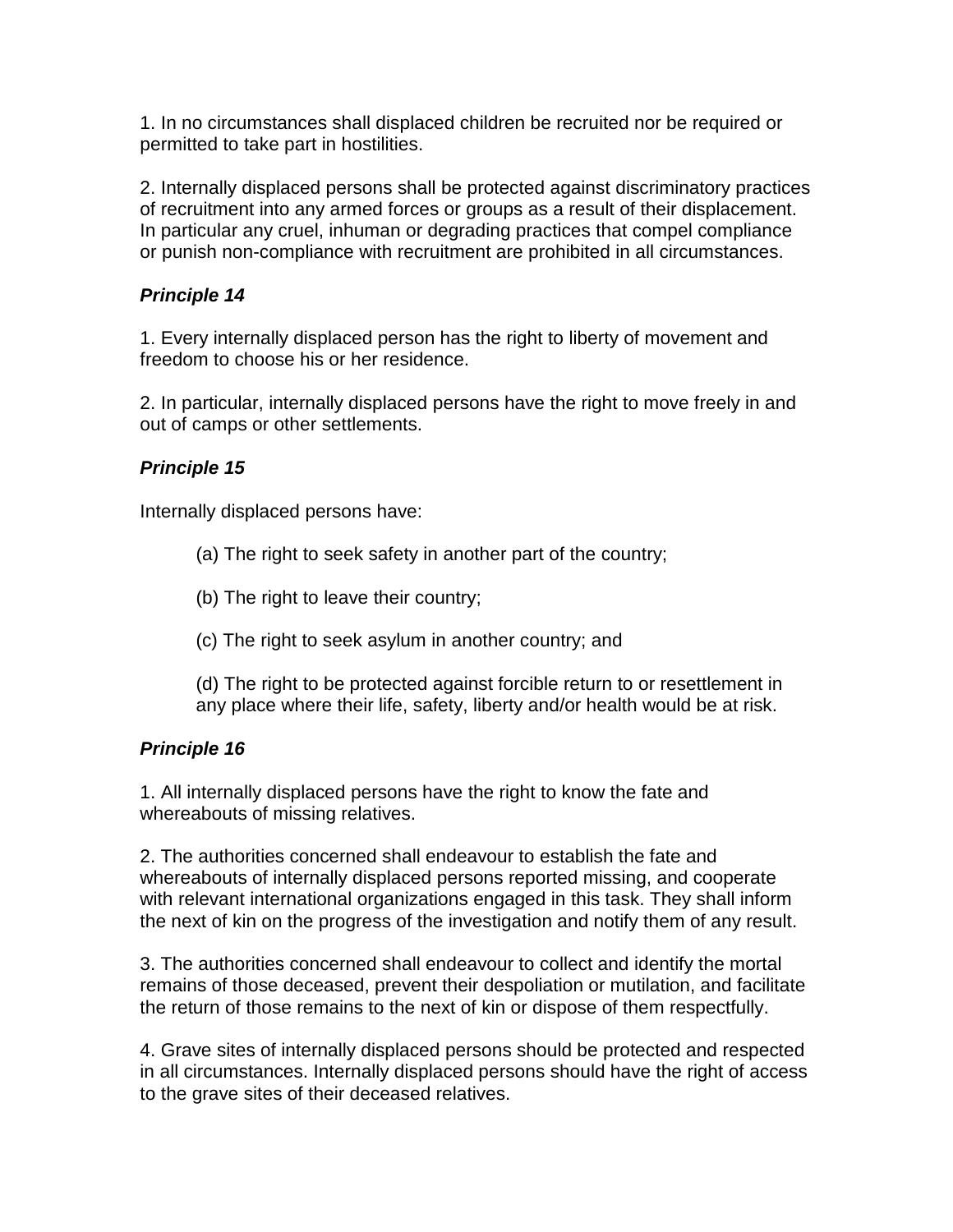## **Principle 17**

1. Every human being has the right to respect of his or her family life.

2. To give effect to this right for internally displaced persons, family members who wish to remain together shall be allowed to do so.

3. Families which are separated by displacement should be reunited as quickly as possible. All appropriate steps shall be taken to expedite the reunion of such families, particularly when children are involved. The responsible authorities shall facilitate inquiries made by family members and encourage and cooperate with the work of humanitarian organizations engaged in the task of family reunification.

4. Members of internally displaced families whose personal liberty has been restricted by internment or confinement in camps shall have the right to remain together.

## **Principle 18**

1. All internally displaced persons have the right to an adequate standard of living.

2. At the minimum, regardless of the circumstances, and without discrimination, competent authorities shall provide internally displaced persons with and ensure safe access to:

- (a) Essential food and potable water;
- (b) Basic shelter and housing;
- (c) Appropriate clothing; and
- (d) Essential medical services and sanitation.

3. Special efforts should be made to ensure the full participation of women in the planning and distribution of these basic supplies.

## **Principle 19**

1. All wounded and sick internally displaced persons as well as those with disabilities shall receive to the fullest extent practicable and with the least possible delay, the medical care and attention they require, without distinction on any grounds other than medical ones. When necessary, internally displaced persons shall have access to psychological and social services.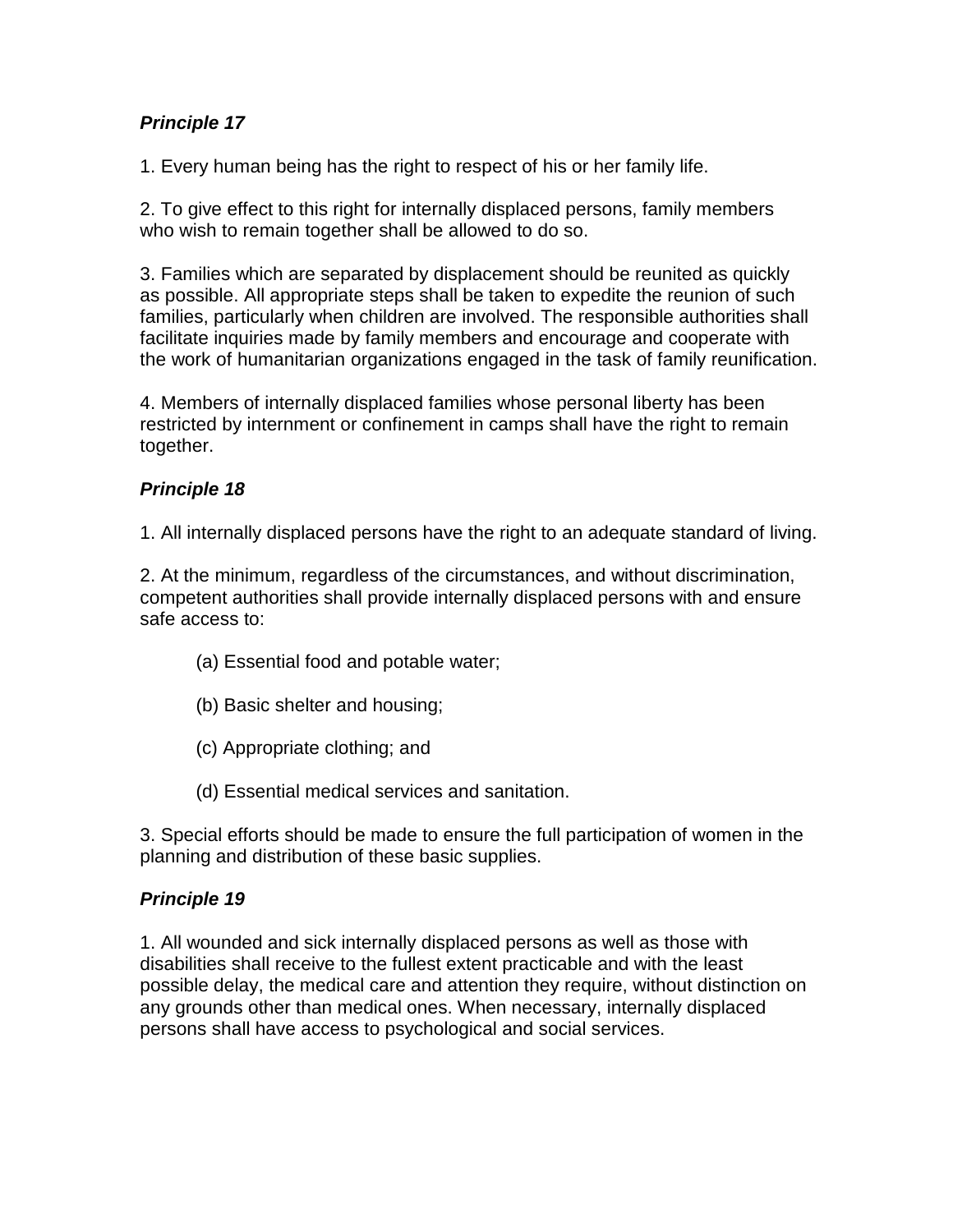2. Special attention should be paid to the health needs of women, including access to female health care providers and services, such as reproductive health care, as well as appropriate counselling for victims of sexual and other abuses.

3. Special attention should also be given to the prevention of contagious and infectious diseases, including AIDS, among internally displaced persons.

# **Principle 20**

1. Every human being has the right to recognition everywhere as a person before the law.

2. To give effect to this right for internally displaced persons, the authorities concerned shall issue to them all documents necessary for the enjoyment and exercise of their legal rights, such as passports, personal identification documents, birth certificates and marriage certificates. In particular, the authorities shall facilitate the issuance of new documents or the replacement of documents lost in the course of displacement, without imposing unreasonable conditions, such as requiring the return to one's area of habitual residence in order to obtain these or other required documents.

3. Women and men shall have equal rights to obtain such necessary documents and shall have the right to have such documentation issued in their own names.

# **Principle 21**

1. No one shall be arbitrarily deprived of property and possessions.

2. The property and possessions of internally displaced persons shall in all circumstances be protected, in particular, against the following acts:

- (a) Pillage;
- (b) Direct or indiscriminate attacks or other acts of violence;
- (c) Being used to shield military operations or objectives;
- (d) Being made the object of reprisal; and
- (e) Being destroyed or appropriated as a form of collective punishment.

3. Property and possessions left behind by internally displaced persons should be protected against destruction and arbitrary and illegal appropriation, occupation or use.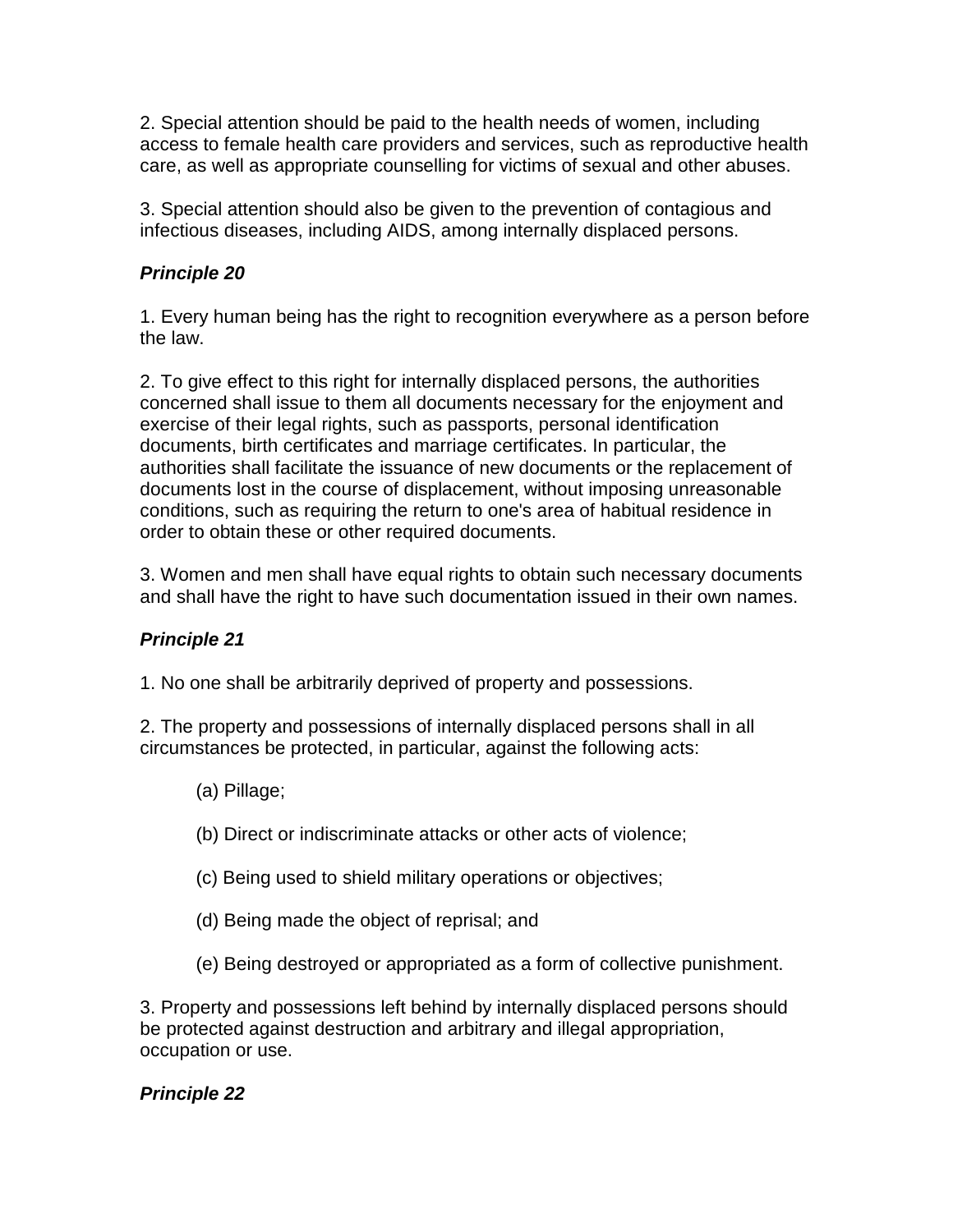1. Internally displaced persons, whether or not they are living in camps, shall not be discriminated against as a result of their displacement in the enjoyment of the following rights:

(a) The rights to freedom of thought, conscience, religion or belief, opinion and expression;

(b) The right to seek freely opportunities for employment and to participate in economic activities;

(c) The right to associate freely and participate equally in community affairs;

(d) The right to vote and to participate in governmental and public affairs, including the right to have access to the means necessary to exercise this right; and

(e) The right to communicate in a language they understand.

## **Principle 23**

1. Every human being has the right to education.

2. To give effect to this right for internally displaced persons, the authorities concerned shall ensure that such persons, in particular displaced children, receive education which shall be free and compulsory at the primary level. Education should respect their cultural identity, language and religion.

3. Special efforts should be made to ensure the full and equal participation of women and girls in educational programmes.

4. Education and training facilities shall be made available to internally displaced persons, in particular adolescents and women, whether or not living in camps, as soon as conditions permit.

## **Section IV. Principles Relating to Humanitarian Assistance**

## **Principle 24**

1. All humanitarian assistance shall be carried out in accordance with the principles of humanity and impartiality and without discrimination.

2. Humanitarian assistance to internally displaced persons shall not be diverted, in particular for political or military reasons.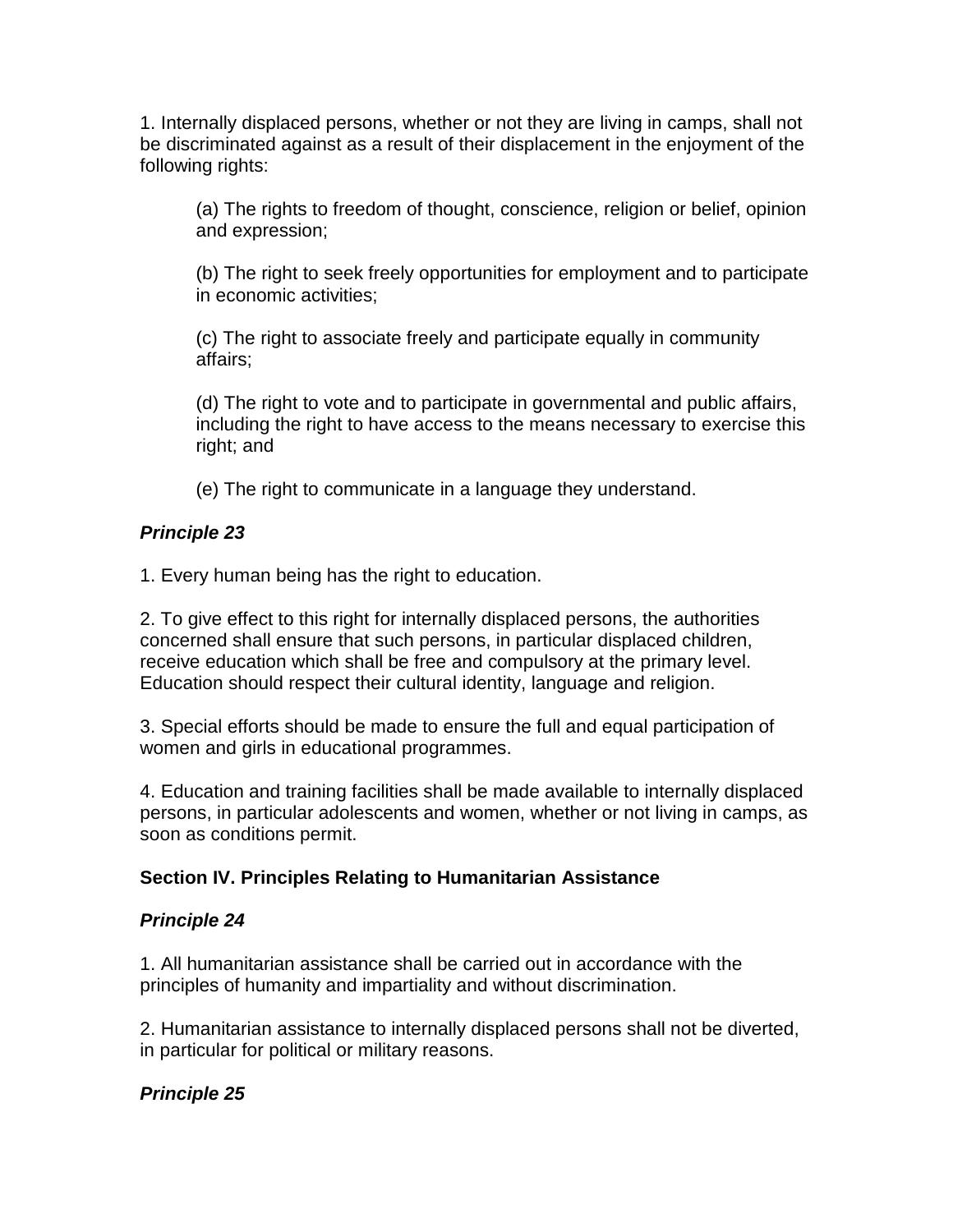1. The primary duty and responsibility for providing humanitarian assistance to internally displaced persons lies with national authorities.

2. International humanitarian organizations and other appropriate actors have the right to offer their services in support of the internally displaced. Such an offer shall not be regarded as an unfriendly act or an interference in a State's internal affairs and shall be considered in good faith. Consent thereto shall not be arbitrarily withheld, particularly when authorities concerned are unable or unwilling to provide the required humanitarian assistance.

3. All authorities concerned shall grant and facilitate the free passage of humanitarian assistance and grant persons engaged in the provision of such assistance rapid and unimpeded access to the internally displaced.

## **Principle 26**

Persons engaged in humanitarian assistance, their transport and supplies shall be respected and protected. They shall not be the object of attack or other acts of violence.

## **Principle 27**

1. International humanitarian organizations and other appropriate actors when providing assistance should give due regard to the protection needs and human rights of internally displaced persons and take appropriate measures in this regard. In so doing, these organizations and actors should respect relevant international standards and codes of conduct.

2. The preceding paragraph is without prejudice to the protection responsibilities of international organizations mandated for this purpose, whose services may be offered or requested by States.

# **Section V. Principles Relating to Return, Resettlement and Reintegration**

## **Principle 28**

1. Competent authorities have the primary duty and responsibility to establish conditions, as well as provide the means, which allow internally displaced persons to return voluntarily, in safety and with dignity, to their homes or places of habitual residence, or to resettle voluntarily in another part of the country. Such authorities shall endeavour to facilitate the reintegration of returned or resettled internally displaced persons.

2. Special efforts should be made to ensure the full participation of internally displaced persons in the planning and management of their return or resettlement and reintegration.